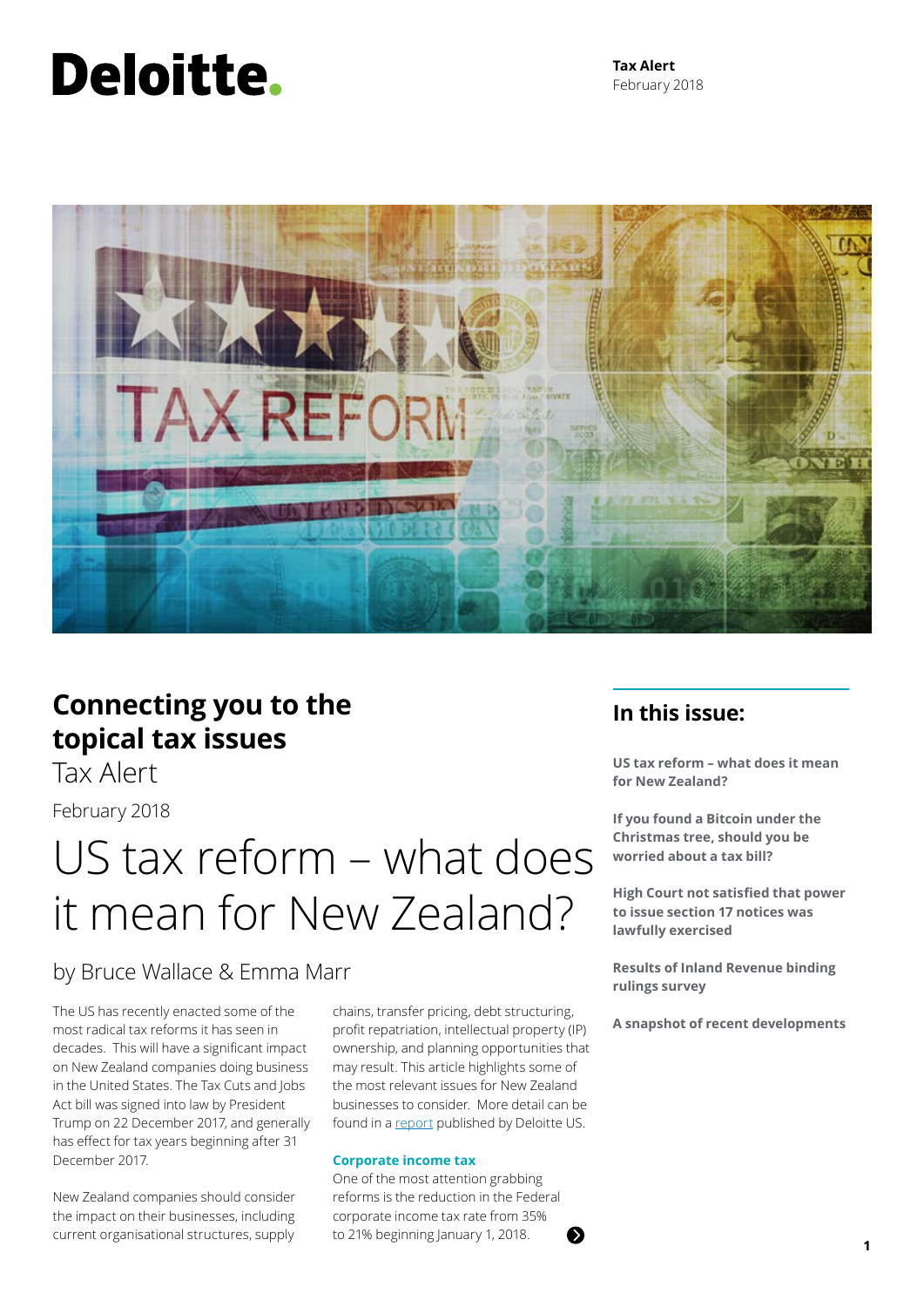Compared to the OECD average of 24.18%, this is a major reform, and is likely to prompt a re-examination of existing cross-border transactions. As the tax rate is significantly lower than New Zealand's 28% corporate tax rate, and many other tax rates around the world, there may be an incentive for businesses to allocate profits to the US, although state income taxes also need to be considered. Businesses should consider whether this presents an opportunity to revisit their operating model.

The corporate tax reduction is partially offset by some broadening of the tax base, for example the elimination or limitation of certain deductions, discussed further below, however there is no doubt that this tax cut will be a significant boost to most US companies.

#### **Corporate AMT**

Currently the US has an "alternative minimum tax", which acts to ensure that taxpayers who are entitled to reduce their taxable income via various deductions or incentives do pay a specified minimum amount of tax. The tax reforms repeal the AMT for corporations. This is to some extent counterbalanced by limitations to newly generated net operating loss carryforward amounts, discussed below.

#### **NOLs**

The rules allowing a net operating loss (NOL) to be carried forwards or backwards have been tightened. Previously a NOL could be carried forward 20 years and carried back two years. Under the tax reforms, the deduction for NOLs arising in taxable years beginning after December 31, 2017 is limited to 80% of taxable income and the two-year carry-back for NOLs is repealed. NOLs generated from tax years beginning after December 31, 2017 for most business taxpayers will not expire. NOLs existing at December 31, 2017 still expire in 20 years and are not limited by the 80% reduction. These changes create a cash tax cost for taxpayers traditionally sheltered by NOLs.

#### **Interest Limitation**

Corporate interest deductions will be subject to greater limitations under the new legislation. Interest deductions are now limited to the total of business interest income and 30% of adjusted taxable income (ATI). Interest deductions that are disallowed may be carried forward indefinitely.

The 30% limitation applies to all net interest expense, not just interest paid to, or guaranteed by, a foreign-related party like the former rules did. The definition of ATI is detailed, and is closely linked to earnings before interest, taxes, depreciation and amortization (EBITDA) until 2022, after which ATI more closely resembles earnings before interest and taxes (EBIT).

#### **Current asset expensing**

Another significant reform is the ability for businesses to immediately deduct 100% of qualified capital expenditure. This will apply to all tangible assets, including second hand assets. As with a number of other tax reforms, this is subject to a sunset clause and begins to be phased out after 2022.

#### **International tax reforms**

A number of international tax reforms could be relevant for New Zealand companies with US resident shareholders, or New Zealand companies with operations in the US.

#### **Dividends received deduction**

The treatment of foreign dividends derived by US companies is fundamentally reformed by giving corporations a 100% deduction (i.e. exemption) for dividends received from a controlled foreign corporation (CFC) in which the US shareholder owns 10% or more. The former rules taxed profits of foreign subsidiaries only on repatriation to the US. Transition rules will prevent the non-taxation of deferred foreign income by imposing a one-off transition tax on un-repatriated earnings. This change is expected to lead to a substantial repatriation of capital by US corporations from abroad.

#### **Excise/base erosion tax**

The tax reforms include base erosion measures in the form of a "minimum tax" to offset the benefit of "base erosion payments" – certain payments to foreign related parties. The US payer will have to



**Bruce Wallace Partner** Tel: +64 9 303 0724 Email: brwallace@deloitte.co.nz



**Emma Marr Associate Director** Tel: +64 4 470 3786 Email: emarr@deloitte.co.nz

One of the most attention grabbing reforms is the reduction in the Federal corporate income tax rate from 35% to 21% beginning January 1, 2018.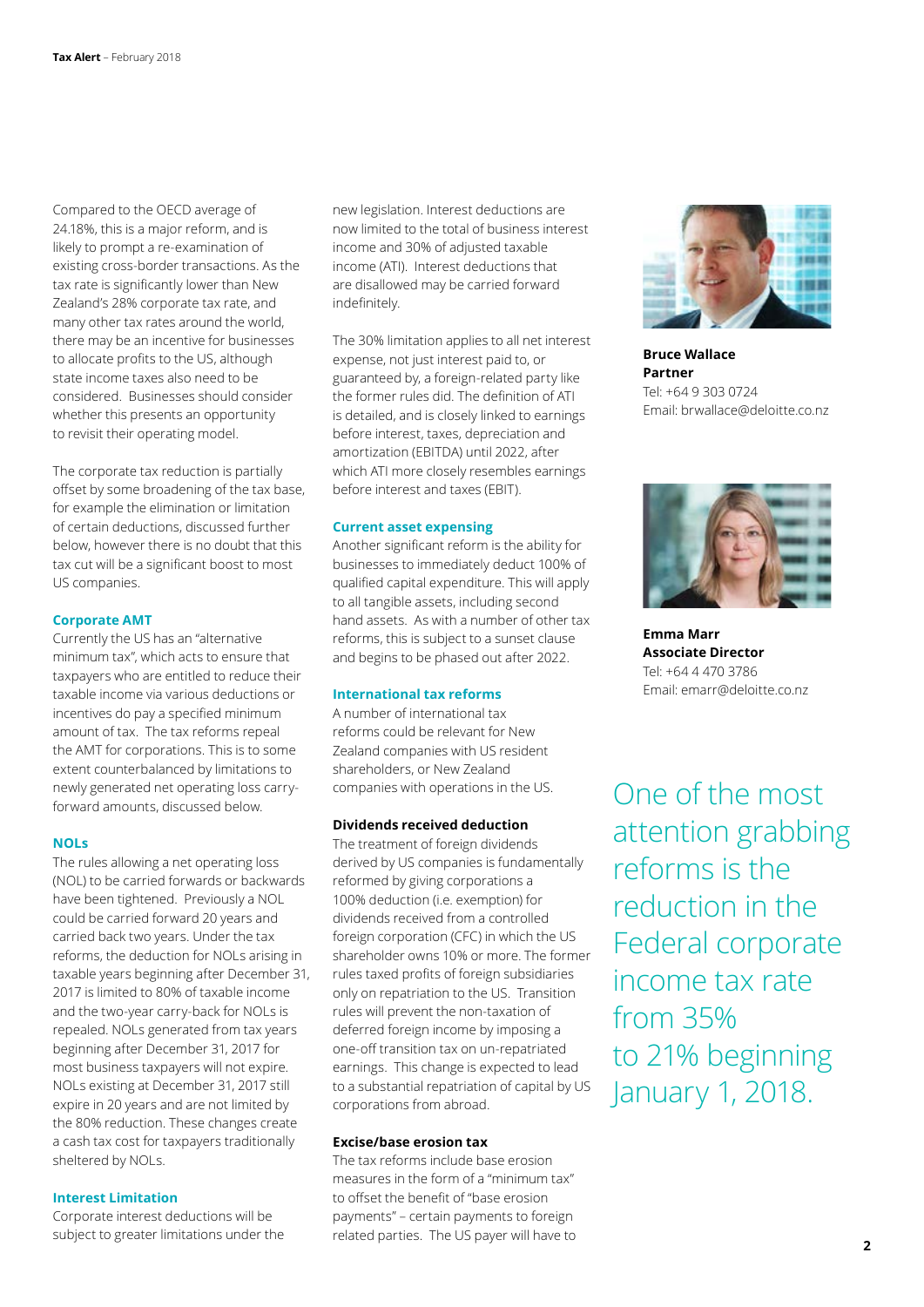

pay a tax of at least 10% (5% for 2018 under certain transition rules) on taxable income, computed without regard to the related party payment. Base erosion payments will include many deductible payments to foreign related parties. The rule will apply to corporate groups with an average of \$500 million annual revenue in the US for the last three years, and a base erosion percentage of more than 3%.

The new base erosion tax will be an important factor for multinational taxpayers to consider in evaluating their supply chain and transfer pricing policies, and cross-border interest and royalty payments.

#### **Hybrid structures**

As with other countries around the world, the US has introduced special provisions to deal with hybrid structures and transactions. Hybrids exploit differences in tax regimes, for example by allowing a deduction in one country, where the amount is not treated as income in another, or by treating an entity as transparent in one country, but not another, so that it isn't

taxed in either country. The new rules are significantly more limited than the OECD proposals that are proposed to be adopted in New Zealand and will deny a deduction for disqualified related party amounts (interest or royalties) paid or accrued under a hybrid transaction or to a hybrid entity.

As New Zealand taxpayers will be subject to New Zealand's own new anti-hybrid rules when they are enacted later in 2018, the US reforms mean there is even greater incentive for New Zealand companies operating in the US to evaluate all crossborder transactions and address any that will give rise to denial of deductions.

#### **State tax reform**

It should be remembered that the US has state as well as federal taxes, and individual states have the ability to either decouple from select provisions or choose to confirm with the reforms on a date preceding the new legislation. Likewise, states may piggyback on some proposals such as the proposed base erosion tax to create new tax revenues.

Businesses should be careful to keep an eye on state tax reforms as they get underway early in 2018.

#### **Next Steps**

The US tax reforms are significant and New Zealand companies operating in the US, investing in the US, or owned by US shareholders should consider how these changes may impact their businesses, and identify any new planning opportunities now available. Contact your Deloitte advisor to discuss the impact of these potential changes on your business, and how you can prepare for them.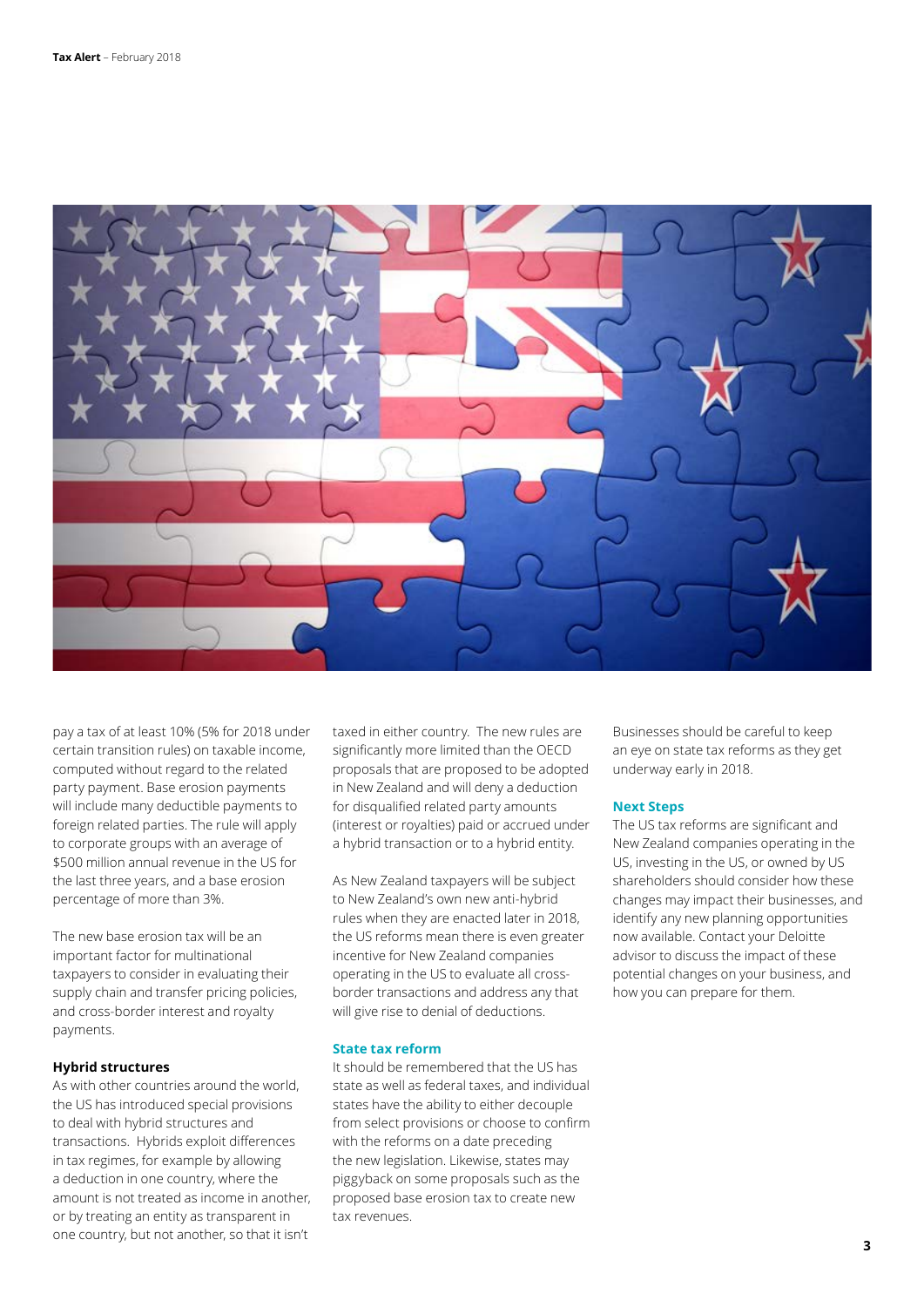## If you found a Bitcoin under the Christmas tree, should you be worried about a tax bill?

### By Ian Fay

If you found a bitcoin under the Christmas tree, should you be worried about tax a bill? If you don't know, you are not alone, as even Inland Revenue hasn't yet provided any guidance on how the tax rules apply to cryptocurrencies, although we understand they are working on it and expect to publish a Q&A shortly.

Bitcoin experienced explosive growth in value in the period leading up to Christmas followed by a quick and large loss of value (almost two thirds) in the early part of 2018, and this naturally raises questions of how revenue authorities should be taxing cryptocurrencies generally.

A cryptocurrency is a digital "currency" in which encryption techniques are used to regulate the generation of units and verify the transfer of ownership, operating independently of a central bank. When you buy cryptocurrency it is held in a 'digital wallet', and can then be used to buy goods

or services from anyone willing to accept it. Cryptocurrencies can be bought and sold on cryptocurrency exchanges (and you won't actually find one under the Christmas tree, since they're all just lines of code).

In terms of legal status, the Financial Markets Authority considers that cryptocurrencies are not legal tender (and this is the same around the world). Rather, most cryptocurrencies are intrinsic tokens (i.e. they are not pegged to a dollar or paying any sort of dividend).

The correct tax treatment will depend on the characteristics of the currency. The most likely is that they would be treated as property, which means that any gains (or losses) on sale would be taxable (or deductible) – again, this isn't certain, as the rules on property sales depend on the reason the property was acquired. Inland Revenue have indicated that it is likely to take the view that



**Ian Fay Partner** Tel: +64 4 470 3579 Email: ifay@deloitte.co.nz

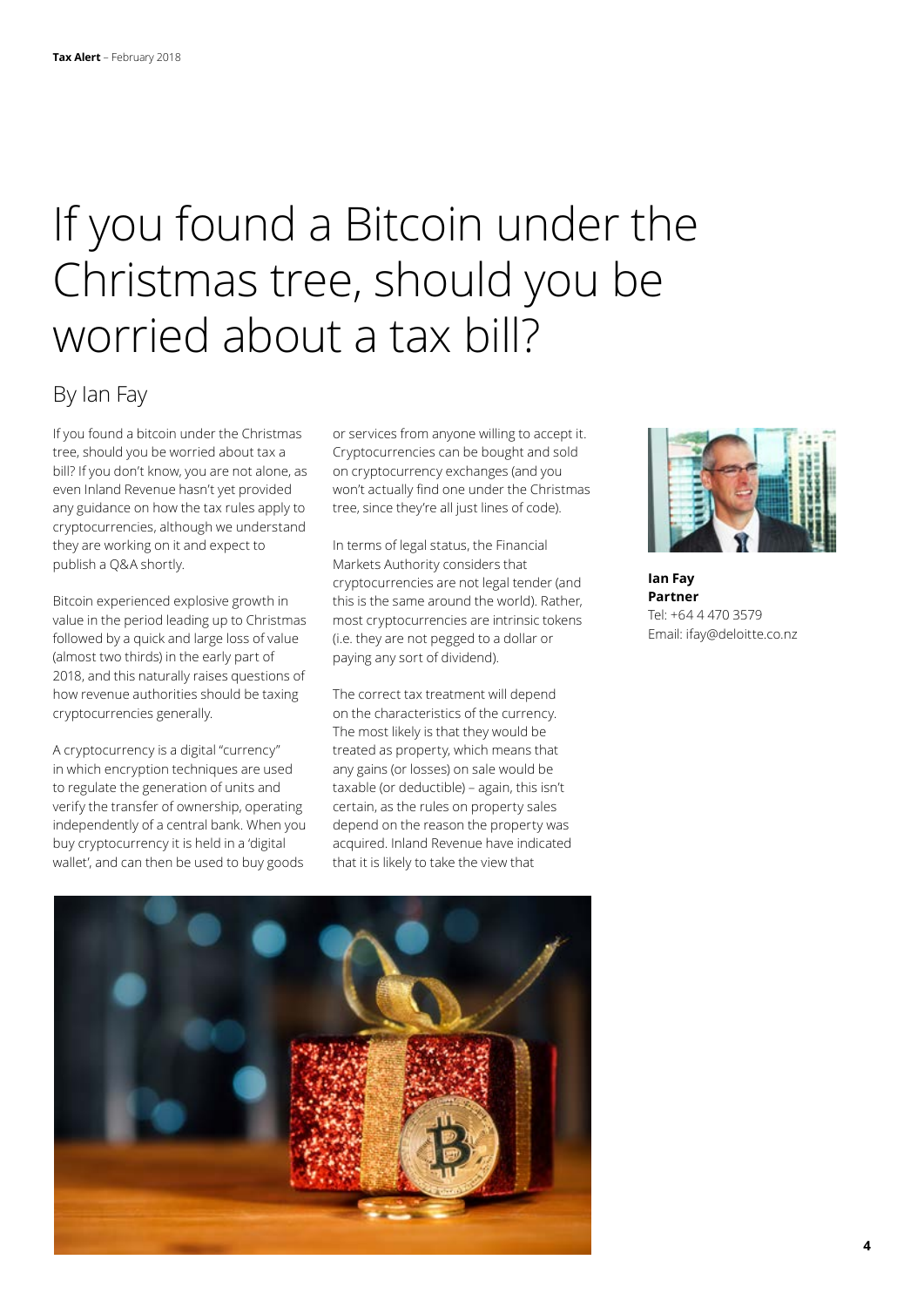

intrinsic token type cryptocurrencies are property and should be treated in the same way as gold bullion – ie, in almost all circumstances it will be acquired for the purpose of disposal (refer to our [October Tax Alert](https://www2.deloitte.com/nz/en/pages/tax-alerts/articles/snapshot-october-2017.html) for a brief summary of the Inland Revenue view on gold bullion). The holder of a cryptocurrency would have to demonstrate that it wasn't held for sale to convince Inland Revenue of any other outcome – for example if it provides an income stream during the period of ownership (like the dividend payable on a share). The alternative way of taxing cryptocurrency would be to treat it as a financial arrangement, akin to currency, which, depending on the value of the cryptocurrency held, could mean that unrealised gains are taxable.

Other countries are also grappling with the right way to tax cryptocurrencies. In the United States, the IRS has released guidance that cryptocurrency is property when held on capital account, and gains are subject to capital gains tax. Miners of currency should pay tax on the value of the currency they receive. Similarly, both the UK and Australia tax gains from the sale of cryptocurrencies under their capital gains tax rules.

However, the more immediate concern is that the GST treatment of cryptocurrencies is more complex, and this requires prompt movement by Inland Revenue to provide certainty and, ideally, simplicity. Currently buying cryptocurrencies and then using them to buy other goods and services could result in double tax. The purchase of the unit of cryptocurrency from a New Zealand GST registered business would be subject to GST, and then any subsequent purchases from a New Zealand GST registered business with the cryptocurrency would also be subject to GST. Deeming cryptocurrencies to be currency for GST purposes would remove GST from the sale or purchase of any units, solving the double tax problem. Australia is moving to treat cryptocurrencies like a currency for GST purposes (from 1 July 2017) for this reason. It would be useful if Inland Revenue moved quickly to adopt the same position in New Zealand.

For more information please contact your usual Deloitte advisor.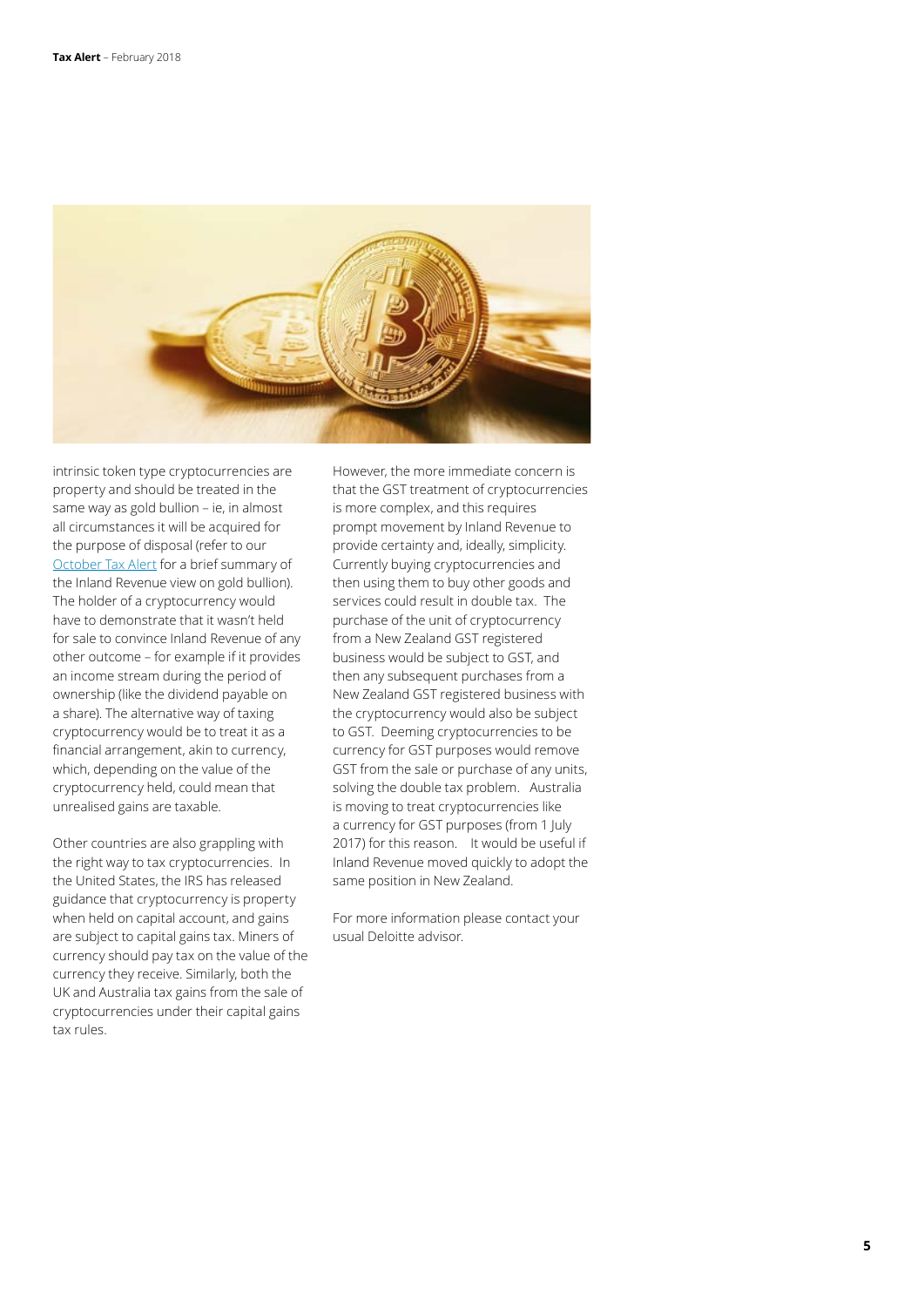## High Court not satisfied that power to issue section 17 notices was lawfully exercised

By Campbell Rose and Virag Singh

On 22 December 2017, the High Court delivered its judgment in *Chatfield & Co Limited v CIR* [2017] NZHC 3289. The decision is significant in confirming that, although section 17 of the Tax Administration Act 1994 (TAA) confers a broad information-gathering power on the Commissioner of Inland Revenue (CIR), a "hard-edged" review applies to the CIR's decision-making under section 17 – and the courts will not simply take an official's word for it in examining whether the power has been lawfully exercised.

This was the most recent judgment in a series of cases involving the accounting firm Chatfield & Co Limited (Chatfield) in relation to a request for exchange of information under the New Zealand and South Korea Double Tax Agreement (DTA). Specifically, information had been requested by the Korean National Tax Service (KNTS) from the CIR under Article 25 of the DTA relating to 21 New Zealand taxpayers, for 15 of whom Chatfield was the tax agent. In order to comply with that request, the CIR issued 15 notices (Notices) under section 17 to Chatfield.

Chatfield commenced proceedings in the High Court challenging on various grounds the CIR's decision to issue the Notices. Chatfield lost in the High Court, and in subsequent appeals to the Court of Appeal and Supreme Court. This most recent judgment arose from Chatfield having filed an amended statement of claim in the High Court. The primary issues for consideration were summarised by Wylie J as follows:

- **•** Was the CIR's decision to issue the Notices susceptible to judicial review;
- **•** If judicial review is available, what is the appropriate standard/intensity of the review; and
- **•** In respect of the request by the KNTS, did the competent authority (Mr John Nash) for New Zealand satisfy himself that:
	- the request involved taxes covered by the DTA;
	- the information sought under the request was "necessary" under the DTA; and
	- the exceptions to the provision of the information under the DTA did not apply.

#### **Judicial review and intensity of review**

The CIR argued that the subject of the Notices involved relations between sovereign states, which were at the apex of "executive responsibility" and "inherently unsuitable for resolution by the Courts". The CIR claimed that the proceedings brought by Chatfield "undermined New Zealand's reputation internationally by delaying the provision of the requested information", and that this was contrary to the provisions of the DTA.



**Campbell Rose Partner** Tel: +64 9 303 0990 Email: camrose@deloitte.co.nz



**Virag Singh Director** Tel: +64 9 952 4208 Email: vsingh@deloitte.co.nz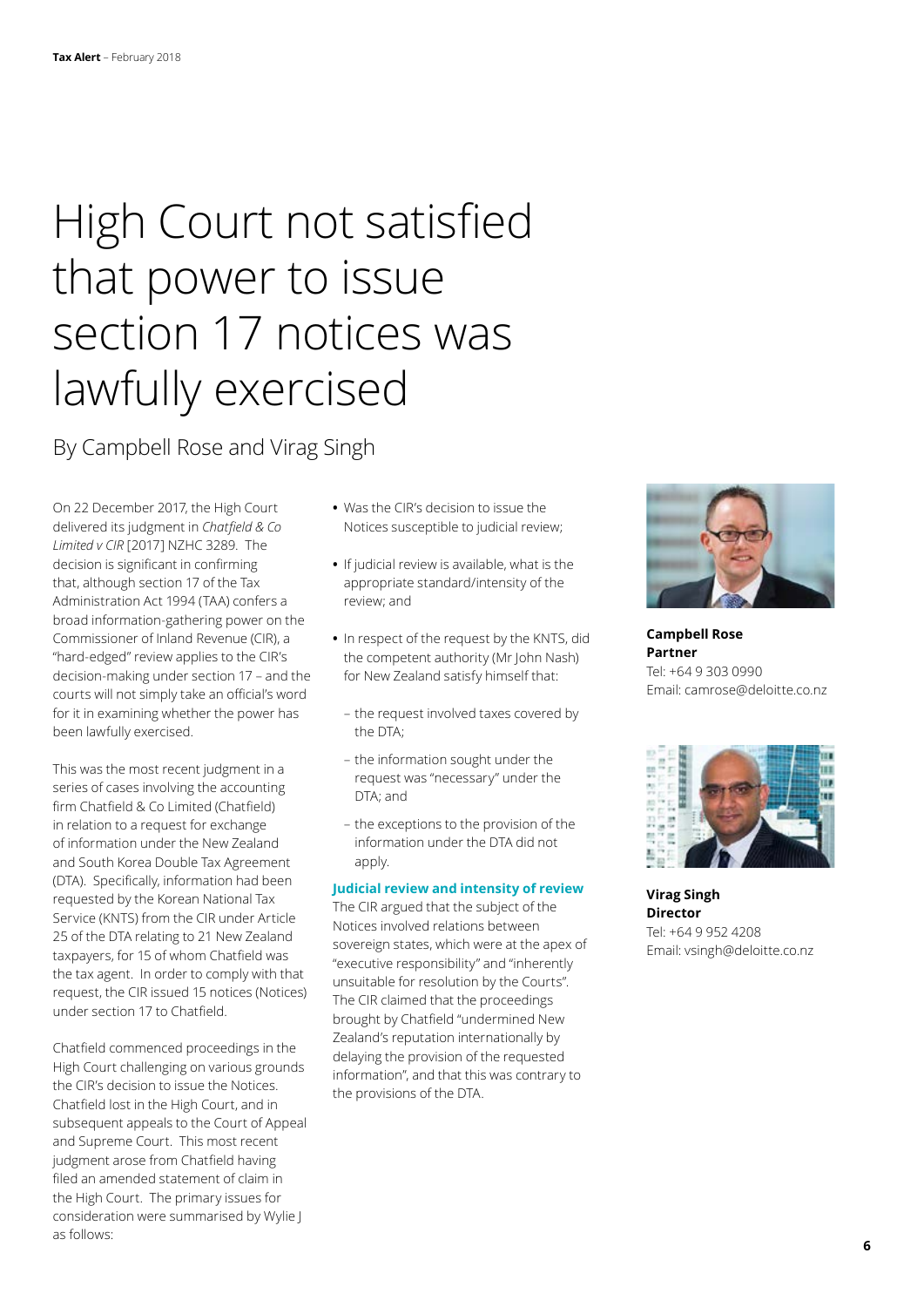

Wylie J did not agree. His Honour held that the decision to issue the Notices were justiciable (subject to judicial review), and made an order quashing the Notices. In particular he noted that:

- **•** The issue is the exercise of the power by the CIR to issue the Notices under domestic law (i.e. under the TAA).
- **•** The DTA is part of New Zealand law, and the New Zealand courts are responsible for determining questions of domestic law.
- **•** The matters in issue are not those of high policy or politically fraught. It is a simple case of assessing whether the statutory requirements under domestic law have been met.
- **•** The issue of notices under section 17 of the TAA can be the subject of judicial review if, for example, the CIR exceeds or abuses her powers.
- **•** Checks and balances in the DTA and the OECD's peer review regime do not focus on and do not give remedies to individual taxpayers.

With respect to the intensity of the court's review of the CIR's decision to issue the Notices, Wylie J also dismissed the CIR's argument that intervention by the courts should be limited to instances where the

information sought could not possibly be necessary for an investigation in respect of one or more of the taxes which come within Article 2 of the DTA.

Wylie J said that the power to make administrative decisions, including those made by the CIR and her delegates under section 17, must be exercised "properly, and in accordance with the law". He went on to find that the review of the CIR's decision should be "hard-edged" and a "correctness standard" should apply. Based on the facts before him, Wylie J said that the court could not be satisfied that the competent authority had correctly interpreted or applied the DTA and the request made by KNTS under the DTA.

Actions of the competent authority – were they lawful

Wylie J held that he was not satisfied that appropriate inquiries were made by Mr Nash to ensure compliance with the requirements under the DTA for an exchange of information.

His Honour was particularly surprised by the approach of the CIR refusing to share (on a confidential basis) with both him and counsel for Chatfield relevant background documents, including the request from KNTS, file notes that Mr Nash might have and any other correspondence between Mr Nash and KNTS (but the CIR was prepared

to share this with the judge only). Wylie J also noted that this was contrary to the rules of natural justice.

Wylie J made some key observations in finding for Chatfield:

- **•** The processes followed by Mr Nash were vague and suggested that no hard inquiry had been undertaken into the necessity for the exchange of information.
- **•** Wylie J queried Mr Nash's assumption that, given the KNTS has trusted partner status and a good reputation, when a request is received under the DTA there is generally no reason to believe that the request has been made in an unorthodox manner. His Honour said there was no warrant for the "hands-off" approach taken by Mr Nash and that any request under any DTA should receive the same high level of scrutiny.
- **•** There was nothing in the evidence before the Court, other than Mr Nash's say-so, that the request made by the KNTS complied with the DTA. In this respect Wylie J stated that "the days when a Court will accept an official's simple assertion that a power has been exercised lawfully are long over".
- **•** An applicant for judicial review bears the burden of proof, on the balance of probabilities, but the evidential burden is relatively low where the facts are within the knowledge of the other party - and particularly where the Court has to determine whether the relevant facts on which the exercise of the power in issue turns, did or did not exist.

#### **Deloitte comment**

A section 17 notice is a powerful tool through which the CIR' can obtain information from a taxpayer (or, as in Chatfield, from a third party). Complying with a section 17 notice can entail material business disruption and compliance costs. Non-compliance can result in significant penalties and truncation of the tax disputes process.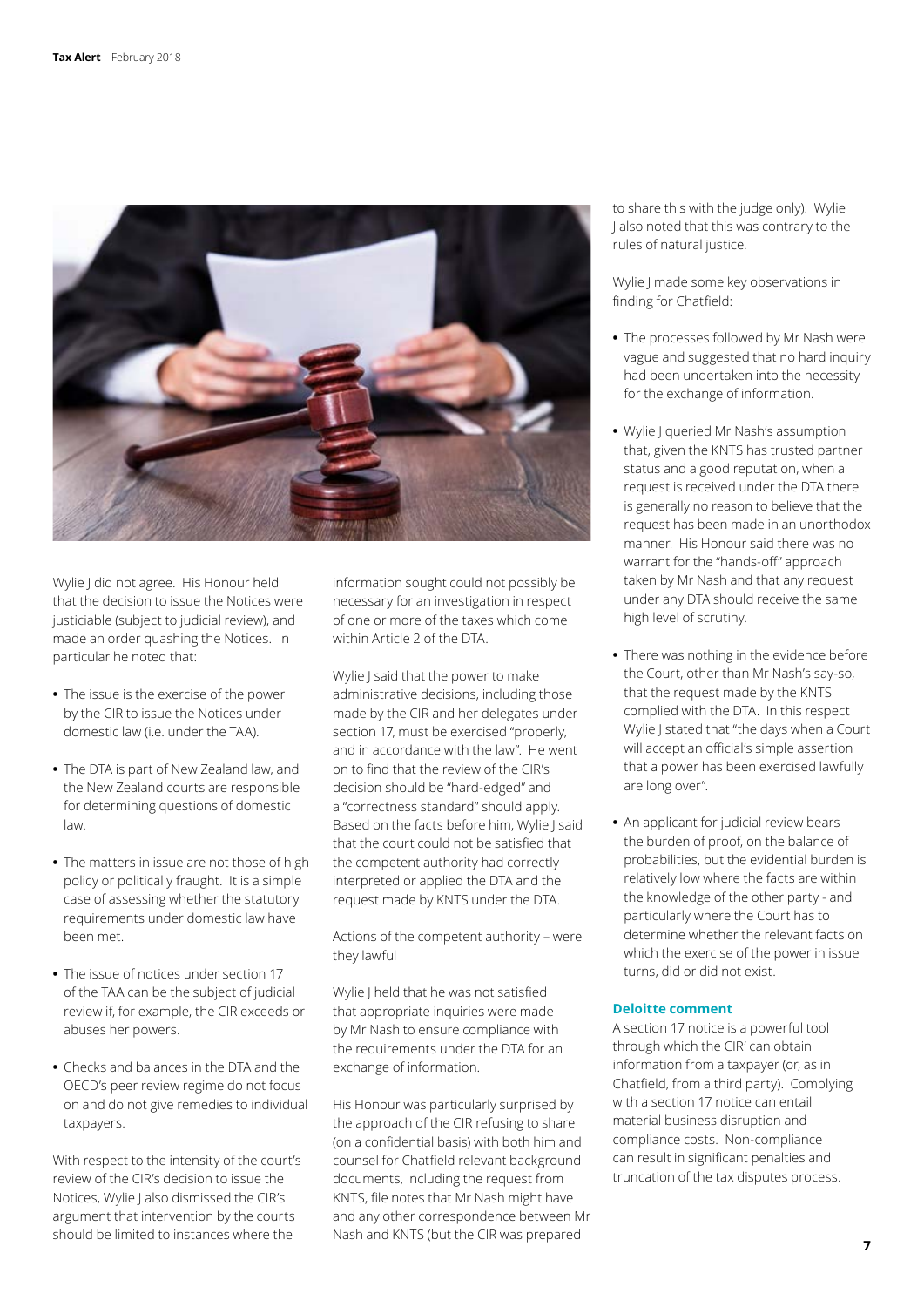

It is therefore critical to perceptions of integrity of the tax system, that taxpayers can have confidence in the lawfulness of the CIR's decision to issue such notices. It is heartening to see that, despite a number of unsuccessful steps along the way, the exercise of the CIR's power in this case was ultimately subjected to rigorous and impartial scrutiny by the Court. Fundamental to the exercise of the power was the CIR being able to demonstrate that the requirements under the DTA were fully satisfied. The CIR failed to do so on the evidence in this case.

Given the frequency with which the section 17 power is exercised by the CIR, and its impact on taxpayers as noted above, the outcome in Chatfield is to be welcomed as it ensures that the CIR must properly exercise that power. It is hoped that this judgment will result in a re-examination of the CIR's decision-making processes in issuing section 17 notices (and the equally intrusive related request for tax contextual information). This is particularly the case given that not many taxpayers have the resources or wherewithal to challenge the CIR's decision-making by way of judicial review in the High Court – and also given the imminent extension of the CIR's section 17 powers in a transfer pricing context under the BEPS-related reforms introduced into Parliament in December 2017.

New Zealand has an extensive tax treaty network and, with increased focus on transparency between jurisdictions on

the affairs of taxpayers, it is expected that there will be increased requests for exchange of information (and therefore a potential increase in the number of section 17 notices being issued). Taxpayers and their agents will need to be vigilant and prepared to request that the CIR confirm the grounds on which there has been a proper exercise of her power to issue such notices.

Challenging the validity of a section 17 notice in a domestic context may still prove difficult for taxpayers. In the present case, the exercise of the power to issue section 17 notices was clearly referable to compliance with the relevant requirements under the DTA. In a domestic setting, as part of an investigation, review or audit, when the CIR issues a section 17 notice to a taxpayer, the taxpayer has a very limited ability to challenge that notice – it simply needs to be necessary or relevant for the purpose of administering or enforcing the relevant tax legislation; but the courts have previously held that the power must still be exercised for a proper purpose (*Green v Housden* (1993) 15 NZTC 10,053). The only additional guidance that a taxpayer may have regard to (but cannot rely upon) is the Commissioner's own operational statement (OS13/02), which Inland Revenue investigators regularly do not comply with (the Court of Appeal confirmed in one of the Chatfieldrelated procedural decisions that the statement is not binding on the CIR).

New Zealand has an extensive tax treaty network and, with increased focus on transparency between jurisdictions on the affairs of taxpayers, it is expected that there will be increased requests for exchange of information (and therefore a potential increase in the number of section 17 notices being issued).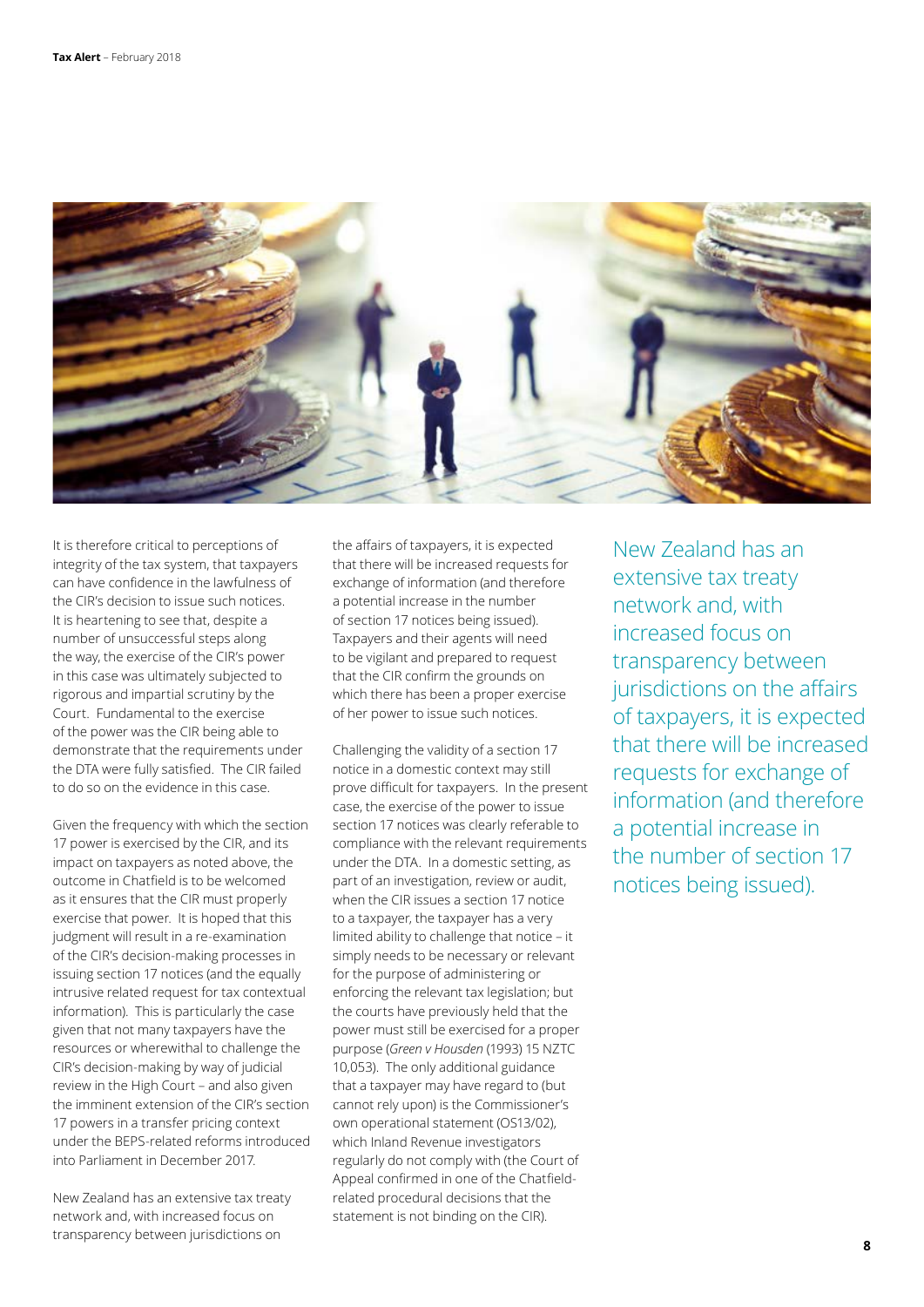## Results of Inland Revenue binding rulings survey

By Virag Singh and Jeremy Beckham



Every year Inland Revenue seeks feedback from different customer groups on how the binding rulings regime is performing. Last year, Deloitte submitted a request for information under the Official Information Act (OIA) for the full results of the 2017 survey. Inland Revenue has now made these results available.

The 2017 questionnaire was emailed to a representative of Chartered Accountants Australia and New Zealand, the Tax Panel of the New Zealand Law Society and The Corporate Taxpayers Group. These professional tax bodies then circulated it to their respective members. However, only 6 responses to the questionnaire were received.

Helpfully, because of the limited level of response to the 2017 survey, Inland Revenue decided to also make available the full results of its 2016 survey. The 2016 questionnaire was circulated to 48 tax professionals who regularly use Inland Revenue's binding rulings service. 29 responses to the 2016 questionnaire were received.



**Virag Singh Director** Tel: +64 9 952 4208 Email: vsingh@deloitte.co.nz



**Jeremy Beckham Manager** Tel: +64 9 303 0929 Email: jbeckham@deloitte.co.nz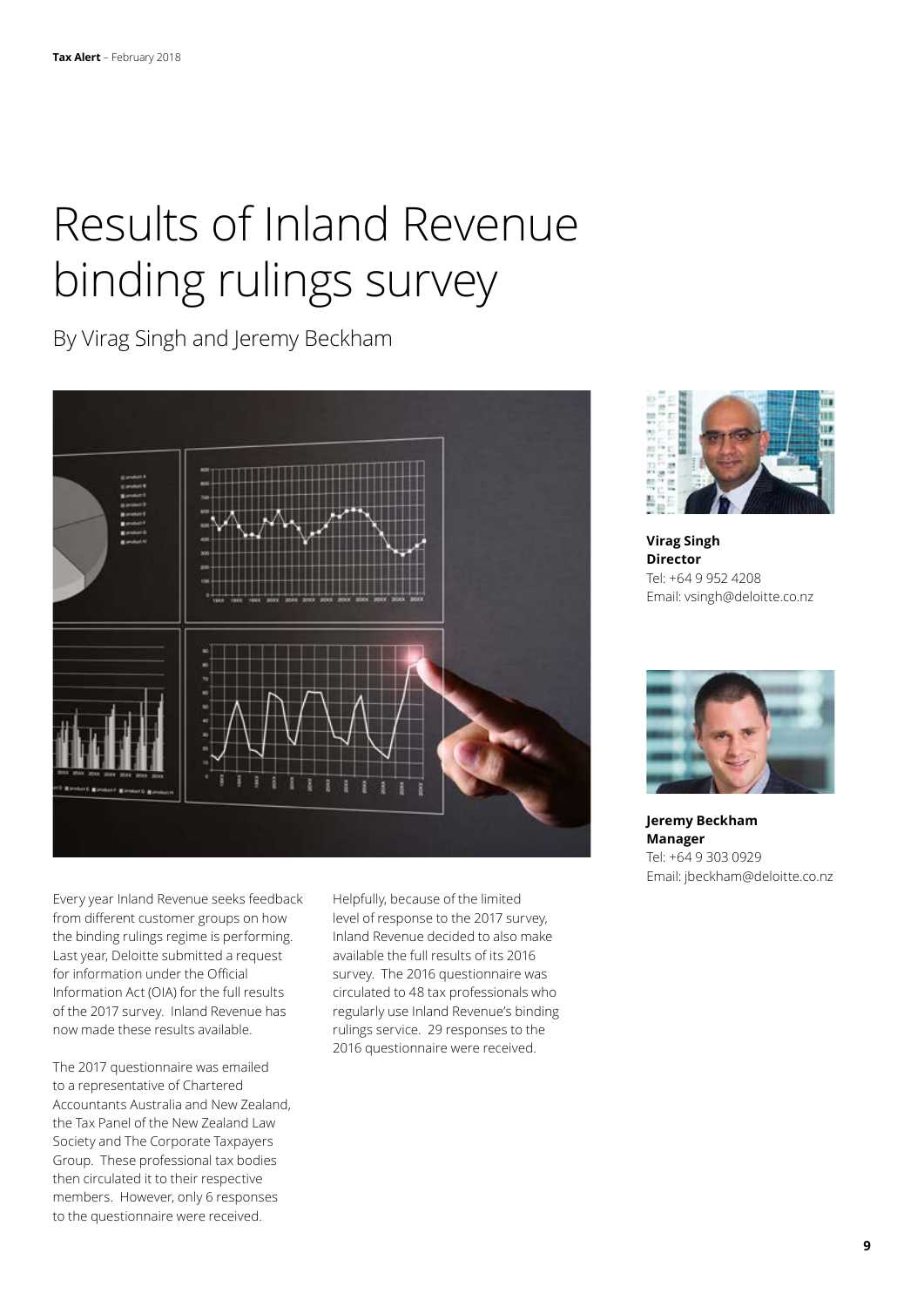The full results from the May 2016 and July 2017 surveys are as follows

### **2016 / 2017 survey results**

| <b>Questions asked</b>                                                                                                                       | <b>Not applicable</b>  | Not useful           | <b>Slightly useful</b>    | <b>Useful</b>          | Very useful           |
|----------------------------------------------------------------------------------------------------------------------------------------------|------------------------|----------------------|---------------------------|------------------------|-----------------------|
| If you have had pre-<br>lodgement meetings, how<br>useful were they?                                                                         | 3.4% / 17%             | 6.9%/0%              | 6.9%/0%                   | 34.5% / 50%            | 48.3% / 33%           |
| Have our rulings been useful<br>in clarifying tax positions for<br>you or your clients?                                                      | 0%/0%                  | 0%/0%                | 10.3% / 0%                | 37.9% / 50%            | 51.7% / 50%           |
|                                                                                                                                              | Not applicable         | No                   | <b>Sometimes</b>          | Most of the time       | <b>Always</b>         |
| In your experience, have the<br>timeframes for providing<br>rulings been reasonable?                                                         | 0%/17%                 | 0%/0%                | 0%/0%                     | 62.1% / 33%            | 37.9% / 50%           |
| Did the rulings you received<br>in the last year provide<br>value for money given the<br>issues considered and<br>arrangements entered into? | 0%/17%                 | 3.4% / 0%            | 10.3% / 0%                | 51.7% / 33%            | 34.5% / 50%           |
|                                                                                                                                              | <b>Not applicable</b>  | <b>Not satisfied</b> | <b>Slightly satisfied</b> | <b>Satisfied</b>       | <b>Very Satisfied</b> |
| For the staff working on<br>ruling applications, how<br>satisfied were you with:                                                             |                        |                      |                           |                        |                       |
| their competence?<br>their professionalism?                                                                                                  | 0%/17%<br>0%/17%       | 7%/0%<br>0%/0%       | 0%/0%<br>0%/0%            | 31% / 50%<br>34% / 50% | 62%/33%<br>66%/33%    |
| When we communicated our<br>reasons for decisions (for<br>example, in a contrary view<br>letter) were you satisfied that<br>the reason was:  |                        |                      |                           |                        |                       |
| comprehensive<br>clearly explained                                                                                                           | 14% / 50%<br>14% / 50% | 0%/0%<br>0%/0%       | 10%/0%<br>3%/17%          | 52%/33%<br>59%/33%     | 24% / 17%<br>24% / 0% |
| Overall, how satisfied were<br>you with the operation of<br>the rulings regime and the                                                       | 0%/17%                 | 0%/0%                | 3.4% / 0%                 | 44.8% / 33%            | 51.7% / 50%           |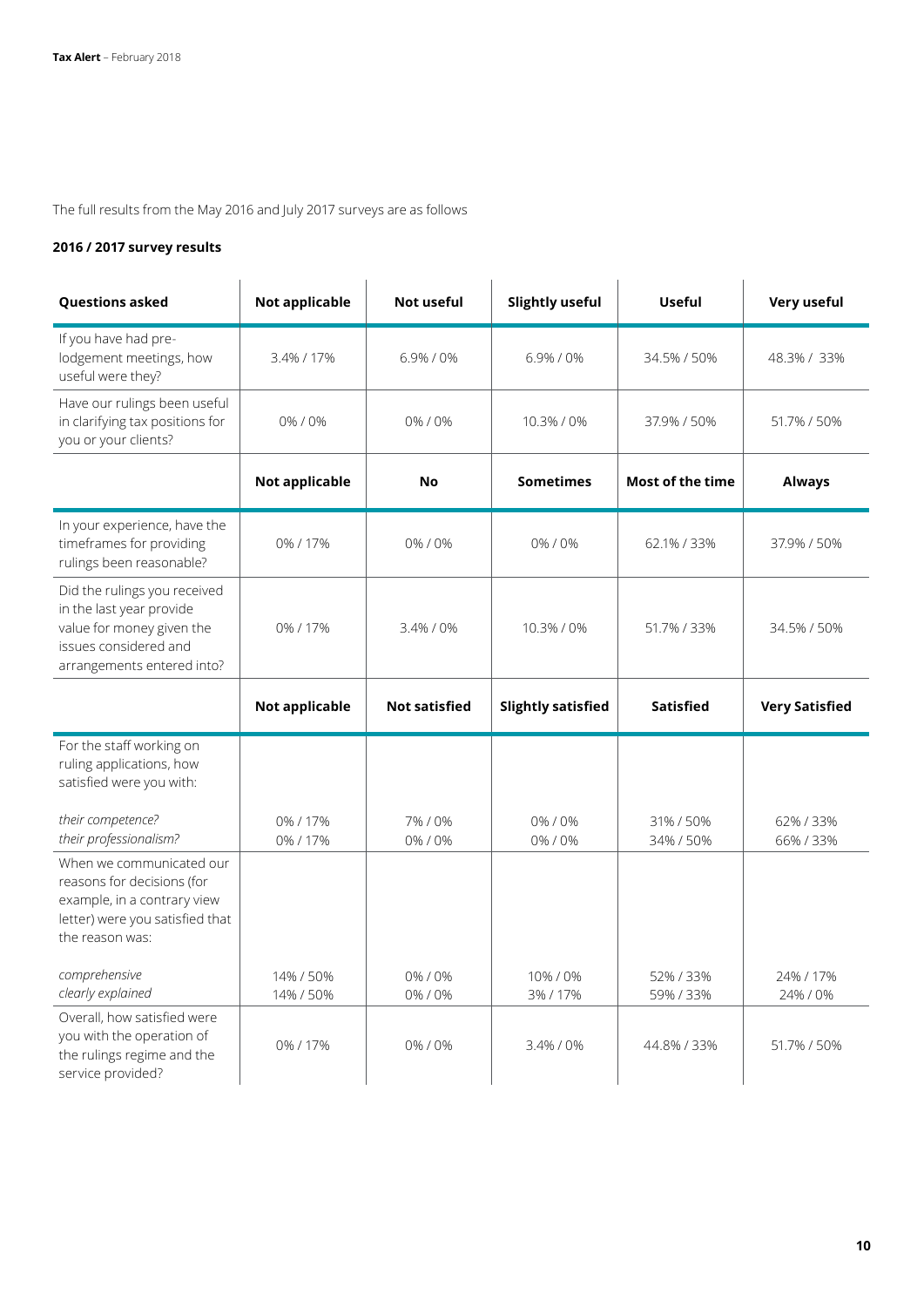The results indicate that users of the rulings regime are generally satisfied with the way that the service is currently being delivered. What we found more interesting were some of the optional comments that were made in the survey responses. For example:

- **•** There are mixed opinions regarding the usefulness of pre-lodgement meetings. Where the arrangement has complex or unusual facts, then the meeting is seen as a useful way of ensuring Inland Revenue fully understands the commercial drivers behind the arrangement or structure. A few respondents did identify that pre-lodgement meetings are of limited value where the attendees from Inland Revenue are not the same personnel that will be involved in the ruling process.
- **•** There are often delays when a factual review is requested as part of the binding ruling application. This can be a problem for some taxpayers where the factual review is considered to be integral to the ruling application.
- **•** The competency and professionalism of the Taxpayer Rulings Unit within the Office of the Chief Tax Counsel (OCTC) is seen as excellent. However, when ruling applications are delegated to the Service Delivery group, the experience is not always as good and an "investigations mentality" is sometimes encountered.
- **•** There has been a lot of improvement in terms of time frames for binding rulings in recent years, including good communication from Inland Revenue and an effort to meet urgent deadlines where possible. Notwithstanding, respondents have expressed interest in a "fast track" process if needed to accommodate commercial timeframes (even if this comes at a price premium).
- **•** Binding rulings are normally viewed as a way to manage tax risk (i.e. obtaining certainty of an expected tax outcome) rather than to address an ambiguous tax issue. This is largely because of the time and costs involved in the process.
- **•** There are varying levels of competence across Inland Revenue staff, which can impact on service. The cost can also sometimes be prohibitive (especially for SMEs).
- **•** Officials at Inland Revenue are perceived to be taking an inconsistent approach as to the Commissioner's ability to make private rulings on certain matters, with some officials adopting a very narrow interpretation of the Commissioner's power in this regard.

Overall, Inland Revenue should be commended on these results. However, there are always areas where improvements can be made (as the above comments suggest). The number of responses to the 2017 and 2016 surveys is also relatively small. This suggests that Inland Revenue's binding rulings function is a useful but quite likely inaccessible service for many taxpayers given the cost and timing constraints.

We would expect Inland Revenue to take heed of these responses and continue to look for ways to refine its service delivery going forward. It is to be noted that the government issued a discussion document on modernising the Tax Administration Act in which it has proposed changes to the binding rulings regime, which would address some of the concerns/issues raised in the surveys. The proposed changes were discussed in our July 2017 Tax Alert article.

For more information, or if you are considering making a binding ruling application to get certainty on your tax position, please contact your usual Deloitte advisor.

Overall, Inland Revenue should be commended on these results. However, there are always areas where improvements can be made (as the above comments suggest). The number of responses to the 2017 and 2016 surveys is also relatively small. This suggests that Inland Revenue's binding rulings function is a useful but quite likely inaccessible service for many taxpayers given the cost and timing constraints.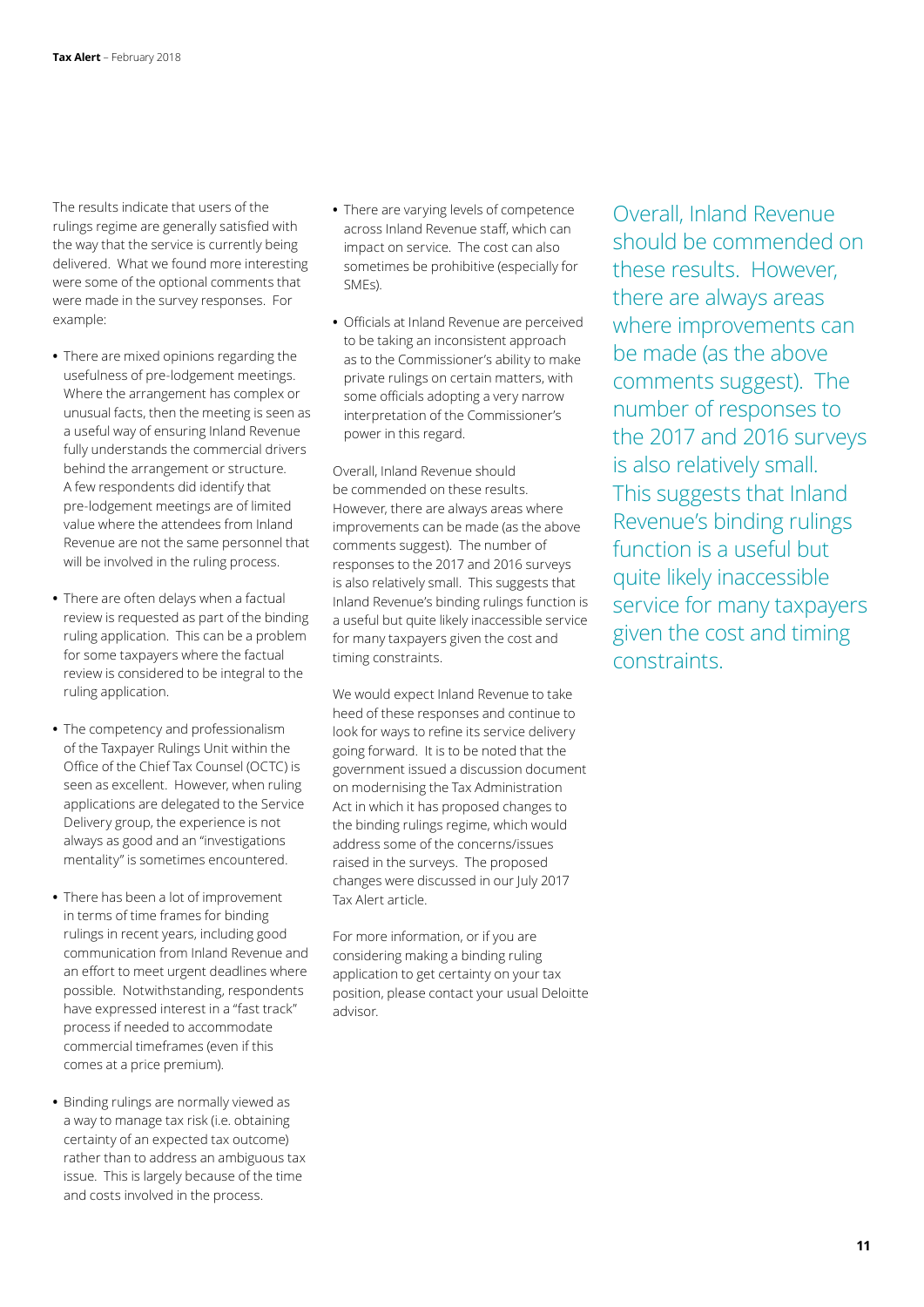## A snapshot of recent developments



#### **Tax Working Group members announced**

On 20 December 2017, Finance Minister Grant Robertson and Revenue Minister Stuart Nash announced the additional members that have been appointed to the Government's Tax Working Group. Along with chair Sir Michael Cullen, the Working Group members being appointed are:

- **•** Professor Craig Elliffe, University of Auckland
- **•** Joanne Hodge, former tax partner at Bell Gully
- **•** Kirk Hope, Chief Executive of Business New Zealand
- **•** Nick Malarao, senior partner at Meredith Connell
- **•** Geof Nightingale, partner at PwC New Zealand
- **•** Robin Oliver, former Deputy Commissioner at Inland Revenue
- **•** Hinerangi Raumati, Chair of Parininihi ki Waitotara Inc
- **•** Michelle Redington, Head of Group Taxation and Insurance at Air New Zealand
- **•** Bill Rosenberg, Economist and Director of Policy at the CTU
- **•** Marjan Van Den Belt, Assistant Vice Chancellor (Sustainability) at Victoria University of Wellington

It was also announced that Andrea Black, tax specialist and [commentator](https://letstalkabouttaxnz.com/author/letstalkabouttaxnz/) has been appointed as an independent advisor to the Group.

The Group has its own [website](https://taxworkinggroup.govt.nz/) where updates will be available. Its first meeting is scheduled to be held early this year.

#### **BEPS Bill receives first reading**

The [Taxation \(Neutralising Base Erosion](https://www.parliament.nz/en/pb/bills-and-laws/bills-proposed-laws/document/BILL_75623/taxation-neutralising-base-erosion-and-profit-shifting)  [and Profit Shifting\) Bill](https://www.parliament.nz/en/pb/bills-and-laws/bills-proposed-laws/document/BILL_75623/taxation-neutralising-base-erosion-and-profit-shifting) received its first reading on 12 December 2017. The Bill introduces amendments to the Income Tax Act 2007, and the Tax Administration Act 1994, and proposes measures to counter the particular BEPS strategies observed in New Zealand. It has now been referred to the Finance and Expenditure Select Committee.

Submissions are due by 8 February 2018.

#### **Overseas Investment Amendment Bill receives first reading**

On 19 December, Associate Finance Minister David Parker welcomed the first reading of the Overseas Investment [Amendment Bill,](https://www.parliament.nz/en/pb/bills-and-laws/bills-proposed-laws/document/BILL_75755/overseas-investment-amendment-bill) which has been referred to the Finance and Expenditure Select Committee. Residential land will be brought within the category of "sensitive land" in the Overseas Investment Act 2005. The Overseas Investment Office will generally prohibit overseas persons who are not permanent resident in New Zealand or Australia from buying existing houses or other pieces of residential land without undergoing screening.

The submission period has now closed and the Select Committee Report is due 20 February 2018.

#### **Families Package (Income Tax and Benefits) Bill receives royal assent**

The [Families Package \(Income Tax and](http://www.legislation.govt.nz/act/public/2017/0051/21.0/DLM7512314.html)  [Benefits\) Act 2017 \(2017/51\)](http://www.legislation.govt.nz/act/public/2017/0051/21.0/DLM7512314.html) received royal assent on 20 December 2017. The Act includes measures to support the Government's aim of providing more targeted assistance to low and middle income families with children and forms part of the Government's 100-day plan.

#### **OECD Model Tax Convention 2017 released**

The latest edition of the [OECD Model](http://www.oecd.org/ctp/treaties/model-tax-convention-on-income-and-on-capital-condensed-version-20745419.htm)  [Tax Convention](http://www.oecd.org/ctp/treaties/model-tax-convention-on-income-and-on-capital-condensed-version-20745419.htm) has been released, incorporating significant changes developed under the OECD/G20 project to address base erosion and profit shifting (BEPS).

#### **Tax relief for affected farmers**

Revenue Minister Stuart Nash has [confirmed](http://taxpolicy.ird.govt.nz/news/2018-01-18-drought-relief-affected-farmers#statement) tax relief measures will be extended to farmers in drought areas. Inland Revenue will allow farmers in